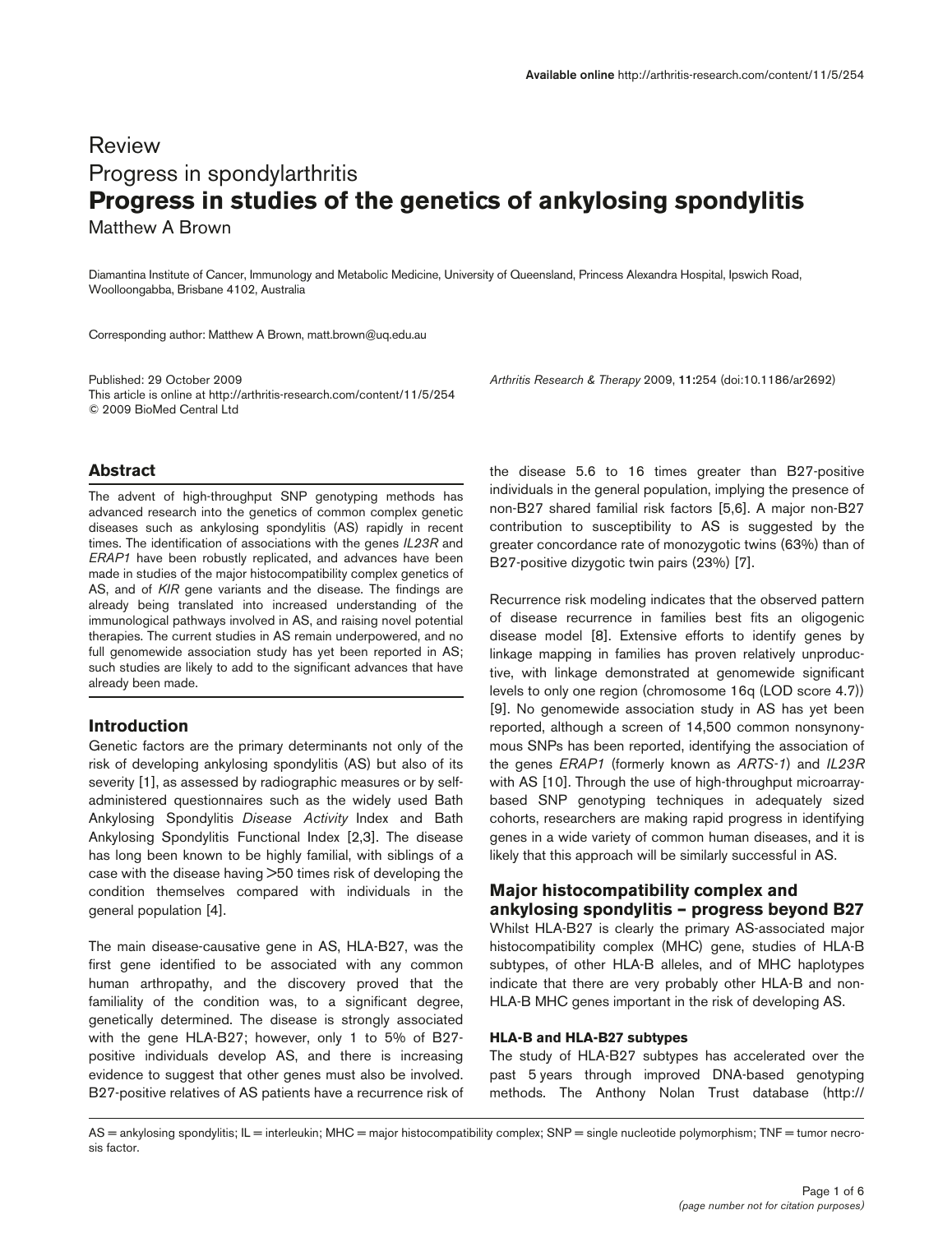hla.alleles.org/class1.html) now reports 46 B27 subtypes, making B27 one of the more polymorphic of HLA-B alleles.

The significance of the B27-subtype studies is that they provide important information helpful in research into the mechanism by which B27 causes AS. The fact that B27 subtypes exist on very different MHC haplotypes makes the chance of a B27-linked gene being primarily responsible for the association of B27 with AS much less likely. The sequence differences between disease-associated subtypes point to regions of B27 that are less important in causing susceptibility to AS, whereas sequence differences in subtypes that are differentially associated with AS are likely to be in regions critical to the mechanism by which B27 increases the risk of AS. For most subtypes too few carriers have been identified to determine whether they are disease-associated. For some subtypes, however there is evidence of differential strength of association with AS. AS has been reported to occur with the following subtypes: B\*2701, B\*2702 [11], B\*2703 [12], B\*2704 [13], B\*2705 [11], B\*2706 [14], B\*2707 [15], B\*2708 [15], B\*2709 [16], B\*2710 [17], B\*2714 [18], B\*2715 [18], B\*2719 [19] and B\*2730 [20].

The recent report of cases of AS occurring in individuals carrying the B\*2709 subtype has raised the question of whether this subtype is protective against AS, or is simply less strongly associated with the disease. No case of AS had been reported with B\*2709 until these reports, suggesting that this subtype is protective for AS [21]. Three cases have now been reported with axial AS in B\*2709 carriers. One woman with ulcerative colitis and pre-radiographic AS has been reported. This lady may have developed AS as a consequence of other susceptibility factors related to ulcerative colitis, such as genetic variation in *IL23R*, and her HLA-B\*2709 carriage may not have been involved in her developing AS [22]. In a second AS case reported from Sardinia carrying B\*2709, the other HLA-B allele was B\*1403, potentially explaining the development of AS [23]. B\*1403 has also been reported to possibly be associated with AS [24,25]. This subtype has similar sequence to B27 around the B pocket of the peptide binding grove, carrying a cysteine residue at position 67. This residue is thought to be involved in B27-homodimer formation, potentially explaining the association of these alleles with AS. A third case has been reported from Tunisia, although no clinical details or other genetic information were available [16]. These cases confirm that whilst B\*2709 has a weaker association with disease in comparison with B\*2705, it is not absolutely protective for AS

The B\*2706 subtype similarly has been shown to be less strongly associated with AS than B\*2704 in South-East Asia [13]. As with B\*2709, however, cases of AS have been reported in B\*2706 carriers, confirming that this subtype is also not protective against AS but rather has a weaker strength of disease association [26]. This is consistent with

previous family studies that demonstrate B\*2704/\*2706 compound heterozygotes can still develop AS [27]. The Taiwanese study and others have also suggested that B\*2704 may be more strongly associated with AS than B\*2705.

These studies suggest that there is a hierarchy of strength of association of B27 with AS, with B\*2704 equally or more strongly associated than B\*2705, B\*2702 and probably B\*2707, which are more strongly associated than either B\*2706 or B\*2709. The author also thinks it is likely that B\*2703 is less strongly associated with disease than B\*2705, but sufficient data in African Americans do not yet exist to make this conclusion firm. None of the other subtypes are sufficiently common for any comment to be made about their relative strength of association with AS. Most studies to date reporting subtype frequencies have been quite limited, with fewer than 200 AS cases reported. Much larger studies of different ethnic group should be encouraged in order to clarify the level of association of less frequent B27 subtypes, as this could be very informative with regard to the mechanism of association of B27 with AS.

HLA-B27 is clearly not the only HLA-B allele associated with AS. Association with HLA-B60 has been reported by many groups in both B27-positive cases and B27-negative cases [28-30]. The strength of association of HLA-B60 with AS is much weaker than the association with B27, with an odds ratio of 3.6 [29]. It is uncertain whether HLA-B60 is also disease-causing itself, or is a marker of an MHC haplotype bearing other disease-causing genes. This is also the case for B\*1403, for which the strength of evidence for its genetic association is modest and not fully established.

#### **Major histocompatibility genes other than HLA-B**

There is strong evidence from studies of association of other MHC class II and class III genes with AS for the existence of other MHC-encoded AS susceptibility genes. Pinpointing the specific genes involved is a challenging task, given that the MHC is characterized both by extreme diversity of specific loci, and by extreme and complex linkage disequilibrium patterns that must be tightly controlled for to avoid confusing findings due to linkage disequilibrium from true association. Several small association studies have implicated other MHC genes in AS, although the studies have been too small and targeted to determine whether these are primary associations or are due to linkage disequilibrium with other loci (reviewed in [31]).

Studying MHC markers (SNPs and microsatellites) on HLA-B27-DRB1 haplotypes, we recently showed convincing evidence for the existence of non-B27 MHC genes in AS carried on both B27-positive and B27-negative strands [32]. Comparing *B27-*matched case and control haplotypes, strong association was observed with DRB1 irrespective of whether the haplotype carried HLA-B27 (B27-positive strand,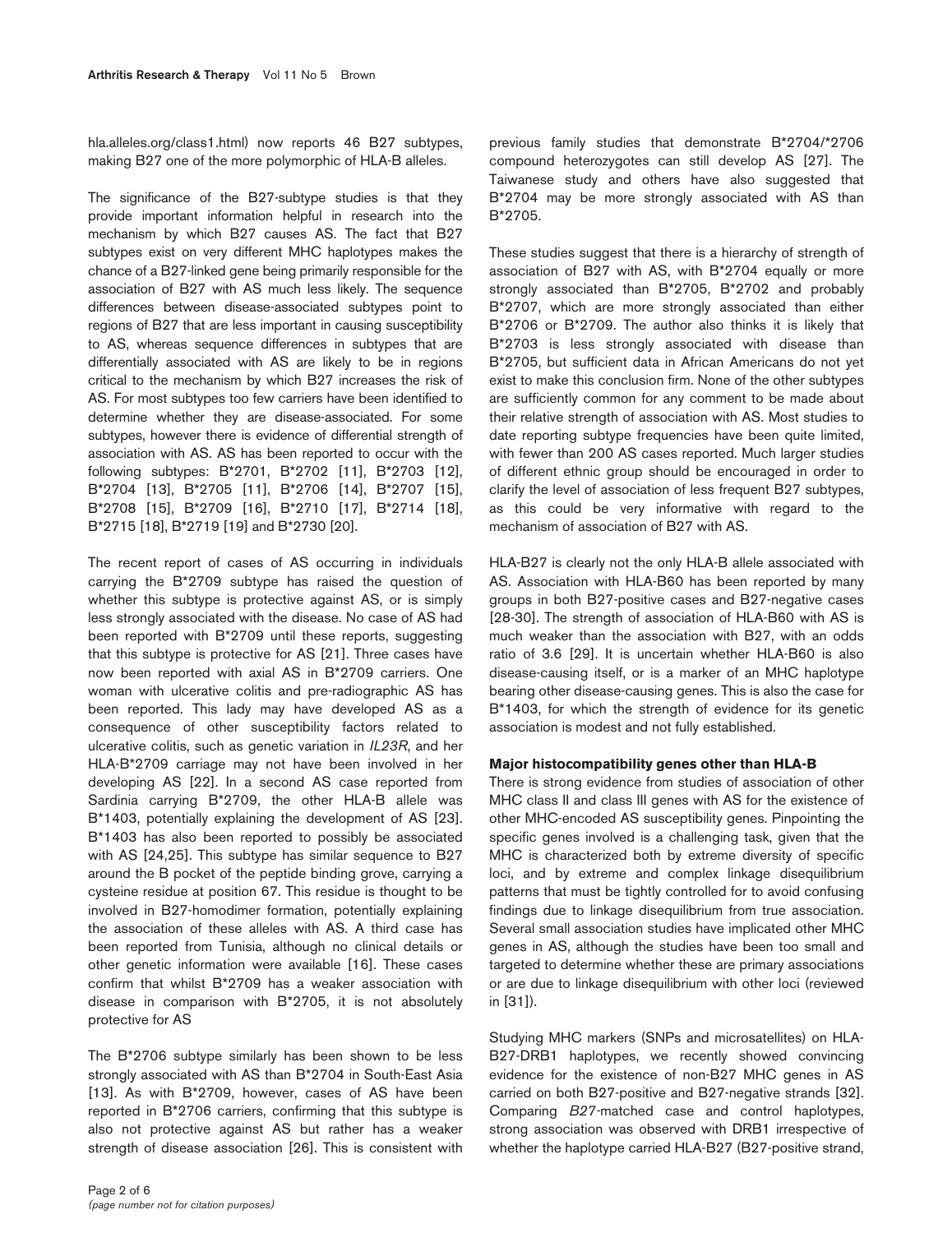$P = 4 \times 10^{-4}$ ; B27-negative strand,  $P = 5 \times 10^{-8}$ ). The effect size of these associations is substantial, with the attributable risk from these haplotypes being 34%. This study, although quite large, was not adequately powered to identify the specific gene variants involved.

This evidence strongly suggests that further studies of the MHC for AS-susceptibility genes other than B27 are likely to be quite fruitful, although the sample sizes required to differentiate linkage disequilibrium effects from true association are substantial. A model example of how to perform such studies comes from research in type 1 diabetes MHC genetics, where convincing evidence that HLA-A and HLA-B are associated with disease susceptibility has recently been reported in a disease hitherto considered HLA class II restricted [33]. To achieve this evidence, over 13,000 controls were studied using dense SNP maps, and the analysis was controlled for linkage disequilibrium with known diabetes HLA class II associations. By contrast, most studies of AS have either been quite small, involving a few hundred samples, or have had inadequate control for the HLA-B associations of the disease (that is, B27, B60 and potentially other HLA-B alleles). Whilst smaller studies may provide tantalizingly suggestive evidence of specific MHC genes associated with AS, and may actually be correct, the past record of such studies in AS and other rheumatic diseases such as RA indicates that these findings are rarely replicated.

# **Nonmajor histocompatibility complex genes and ankylosing spondylitis**

As discussed in the Introduction, twin and family studies have long suggested the existence of non-MHC susceptibility genes for AS. In 2007 a study of 14,500 nonsynonymous SNPs (that is, single-base polymorphisms that change the amino acid sequence of a protein) by the Wellcome Trust Case Control Consortium and the Australo-Anglo-American Spondyloarthritis Consortium made the first robust identifications of non-MHC susceptibility genes in AS, with the identification of the associations with *ERAP1* and *IL23R* [10]. This study of 1,000 AS cases and 1,500 healthy controls was at the time the largest association study in AS. Nonetheless it still only screened <15% of the human genome, and was only powered to identify moderately large genetic effects compared with the magnitude of genetic associations that are typically found in common diseases.

The association of AS with *IL23R* has been replicated in a Spanish population [34], in a Canadian population [35] and in a further English study [36], but as yet no replication has been reported in Asian populations. To date, no replication study of *ERAP1* (formerly known as *ARTS1*) has been published in AS, although associations have been reported with type 1 diabetes [37] and cervical cancer [38].

*IL23R* has been shown to have pleiotropic effects, also being associated with inflammatory bowel disease [39,40] and psoriasis [41]. The primary associated polymorphism in these diseases is thought to be the nonsynonymous SNP, rs11209026, although that has yet to be formally established. No association of *IL23R* was seen with Crohn's disease in a Japanese study, and it was noted that rs11209026 was nonpolymorphic in that population [42], potentially explaining the lack of association of the gene with the disease in that ethnic group.

This genetic finding has led to substantial research activity into the involvement of the TH17 lymphocyte pathway in AS. Hitherto TH17 had been studied in mouse models of multiple sclerosis (experimental autoimmune encephalomyelitis) and rheumatoid arthritis (collagen-induced arthritis), yet to date there is little to no evidence for either disease that genetic variation in TH17-related genes such as *IL23R*, *STAT3* or *JAK2* influences disease susceptibility. This lack of evidence highlights again the uncertain relevance of many mouse disease models to the human conditions they may phenotypically resemble.

Research into the mechanism by which *IL23R* polymorphisms influence susceptibility to autoinflammatory diseases is in its early days, and it is not yet clear which cell type is mainly functionally affected by the *IL23R* polymorphisms. IL23R is expressed on several immunological cell types in addition to TH17 cells, including macrophages, microglia, natural killer cells and natural killer T cells, and it is not yet clear which cell type is primarily affected by the *IL23R* disease-associated variant. The demonstration of increased TH17 lymphocyte numbers [43] and serum IL-17 levels [44] in AS is consistent with a direct role of TH17 lymphocytes in AS, but formal proof that this is the critical functional cellular subset is awaited. Nonetheless, inhibition of TH17 activity is being investigated as a possible therapeutic approach for autoimmune disease. Antibodies to the IL-12p40 subunit (the shared IL-23/IL-12 subunit) have been successfully trialed in psoriasis [45,46] and in Crohn's disease [47], and trials with anti-IL-17 antibodies are shortly to commence in AS.

As with *IL23R*, we have much yet to learn about the association of *ERAP1* with AS and its underlying mechanism. *ERAP1* may affect disease risk either through its function to trim peptides prior to loading into nascent HLA class I molecules, or alternatively through its role in cleaving proinflammatory cytokine receptors from the cell wall, including TNF receptor 1, IL-1 receptor 2 and IL-6 receptor. There is clear *in vivo* evidence that ERAP1 is important in HLA-class-Imediated immunity, with *ERAP1*–/– mice being shown more prone to infection with *Toxoplasma gondii*, a vacuolar parasite, due to defective presentation of parasite antigen by the murine HLA class I system to CD8 T cells [48]. The effect on cytokine receptor cleavage has been debated and as yet there are no *in vivo* data to support this function. The key next steps are to determine the main associated variant(s) of *ERAP1*, and to assess its expression in health and disease. *ERAP1*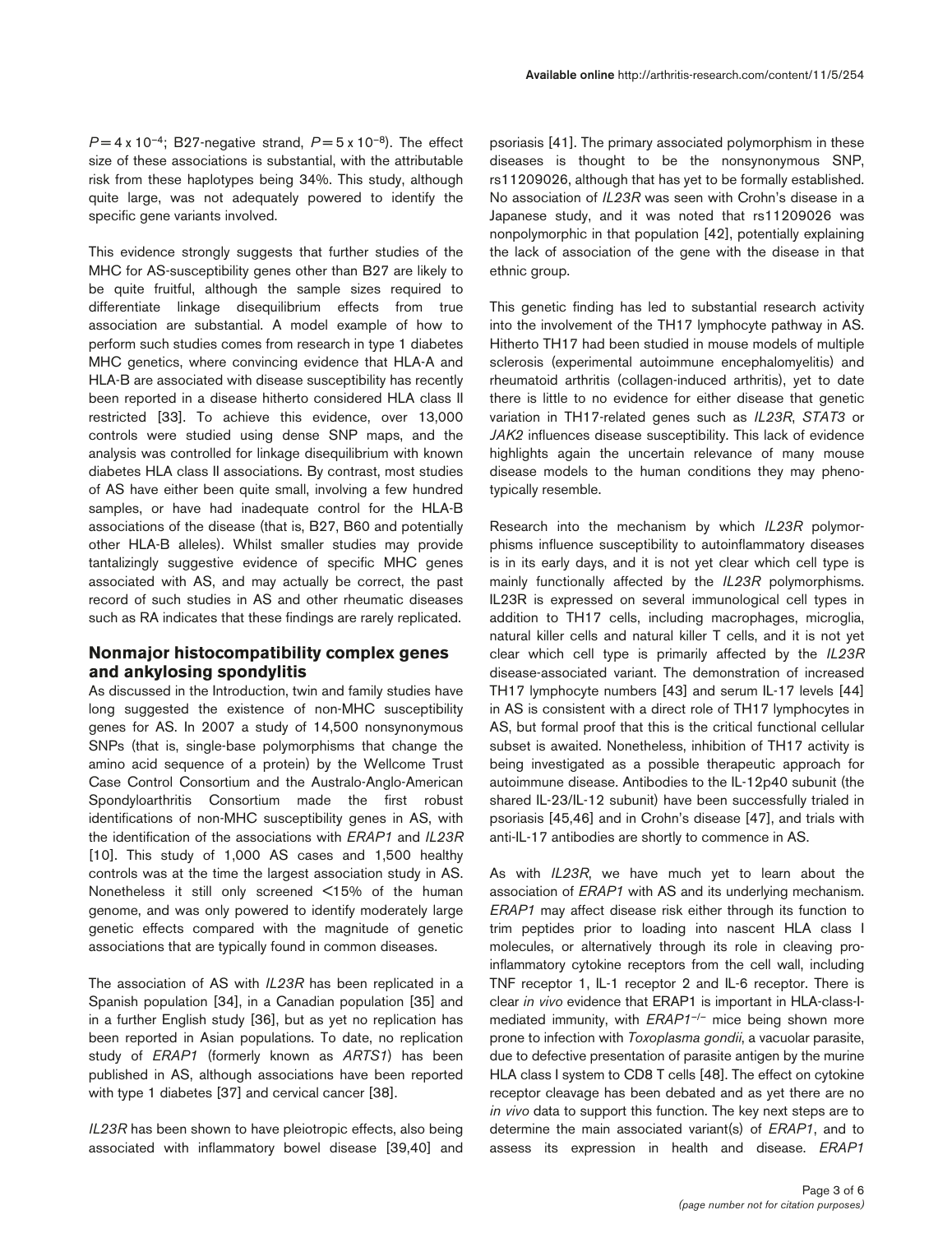expression is strongly affected by *cis*-acting SNPs, and there are also multiple splice variants of *ERAP1* known; whether AS-associated variants affect either of these properties is unknown. Resolution of the structure of *ERAP1* would also probably be highly informative about its true function.

Many other regions and genes have been implicated in candidate gene or linkage mapping studies, which will not be reviewed in depth here. Of these, the strongest associated region is the IL-1 complex on chromosome 2p. Association with this region has been reported by several groups [49-55]. making it unlikely that this is a false positive finding – although definitive statistical evidence establishing the association cannot yet be said to have been achieved. The primary associated gene remains unknown.

# **Where to next in ankylosing spondylitis genetics?**

Clearly the next major steps in defining the genes involved in AS are the completion of genomewide scans for susceptibility to the disease and for its clinical manifestations. Initial scans for disease-susceptibility loci are well advanced, but the record in other diseases indicates that further scans in new cohorts both in the same and different ethnic groups are likely to be further informative. That is, the first susceptibility scans in AS should not be expected to be definitive. Most scans nowadays aim for ~2,000 cases and controls, but as can be seen from Figure 1 this only provides adequate power for quite high odds ratios (additive odds ratios of  $\geq 1.5$  to 1.7 depending on the minor allele frequency). Such large genetic effect sizes are infrequent in common human diseases.

Scans will also probably be fruitful when investigating disease manifestations such as occurrence of uveitis, although it is not yet known whether that is independently heritable from AS. There is evidence of strong heritability (>60%) for radiographic change in AS, age of disease onset, and severity scores such as the Bath Ankylosing Spondylitis Disease Activity Index and the Bath Ankylosing Spondylitis Functional Index. These quantitative traits will require even larger numbers of cases to study, since they will be investigated as cohort studies rather than in a case–control design, where the costs are generally lower because of the use of previously genotyped historic controls. A further difficulty will be that the measures available to characterize disease manifestations, such as the radiographic scores, have been designed with their intended use as outcome measures in clinical trials, and it is readily apparent that, despite their heritability, they do not accurately assess the disease process in AS. For example, the radiographic modified Stoke Ankylosing Spondylitis Spine *Score* provides equal weighting to radiographic disease in the cervical and lumbar spine, when there is major diversity amongst patients in the extent to which these sites are affected. It is to be hoped that future AS outcome measures will be developed aiming to more closely assess the biological processes





Sample size requirements for genomewide scans. Sample size (number of cases, assuming equal number of controls) to achieve 80% power at  $\alpha = 5 \times 10^{-7}$ , assuming  $D' = 0.8$  and that the minor allele frequency of the marker SNPs and disease-associated variants are equal. MAF, minor allele frequency.

involved in AS pathogenesis rather than the more limited scope of utility for intervention studies.

In most human diseases it has been accepted by researchers that international collaboration will be required to achieve the requisite sample sizes and to not waste resources. The Wellcome Trust Case Control Consortium/Australo-Anglo-American Spondyloarthritis Consortium study has encouraged collaboration by making all genotype data in cases and controls publicly available to *bona fide* researchers [10], an unprecedented gesture in AS research. This open approach is designed to ensure that the greatest value is made of the public resources expended in these studies and, perhaps more importantly, of the DNA samples and clinical information provided by our most important stakeholders, the AS patient community.

# **Competing interests**

The author declares that they have no competing interests.

## **Acknowledgement**

MAB is funded by a National Health and Medical Research Council (Australia) Principal Research Fellowship.

> This review is part of a series on *Progress in spondylarthritis* edited by Matthew Brown and Dirk Elewaut.

Other articles in this series can be found at http://arthritis-research.com/series/spondylarthritis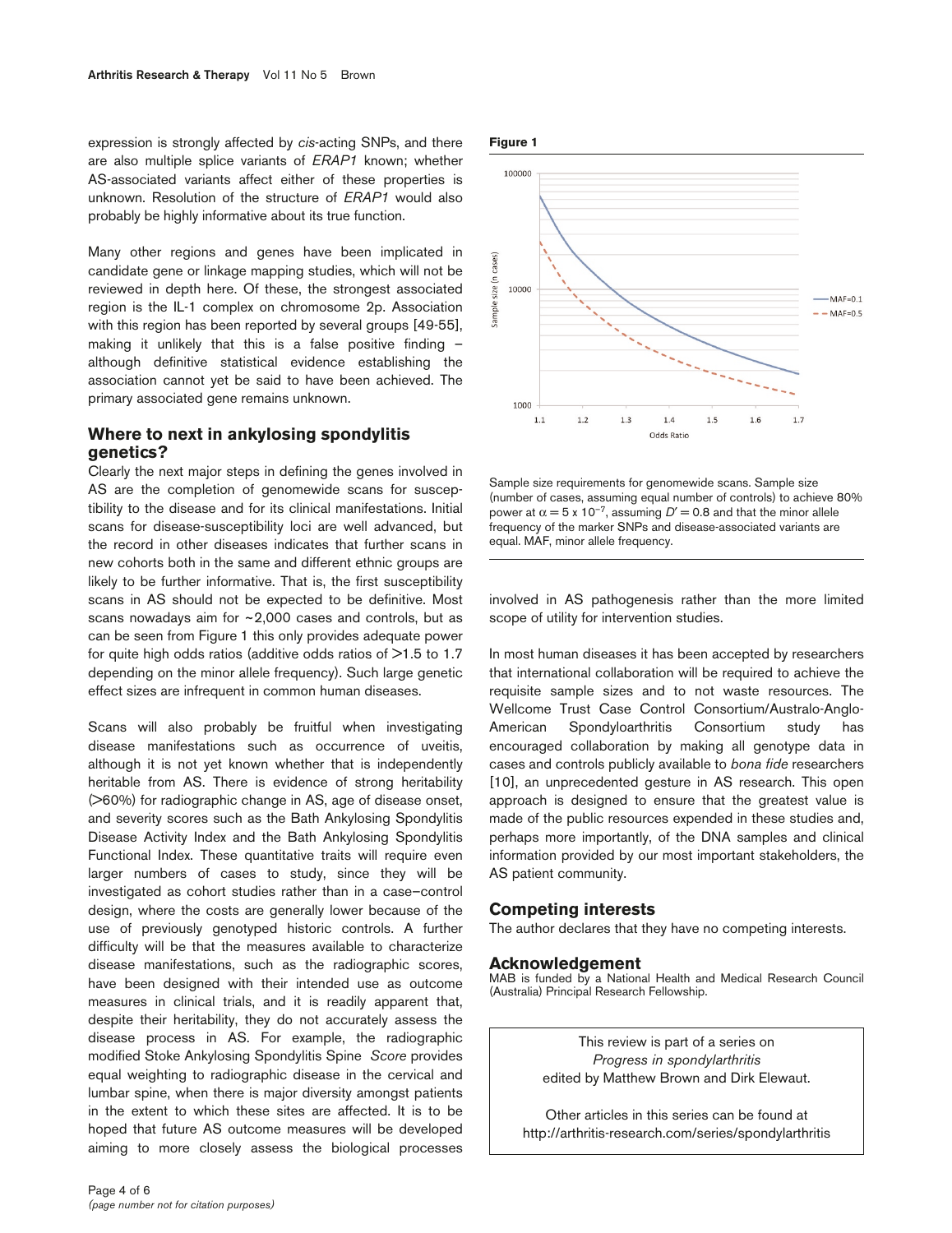#### **References**

- Brophy S, Hickey S, Menon A, Taylor G, Bradbury L, Hamersma J, Brown MA, Calin A: **Concordance of disease severity among family members with ankylosing spondylitis?** *J Rheumatol* 2004, **31:**1775-1778.
- Brown MA, Brophy S, Bradbury L, Hamersma J, Timms A, Laval S, Cardon L, Calin A, Wordsworth BP: **Identification of major loci controlling clinical manifestations of ankylosing spondylitis.** *Arthritis Rheum* 2003, **48:**2234-2239.
- Hamersma J, Cardon LR, Bradbury L, Brophy S, van der Horst-Bruinsma I, Calin A, Brown MA: **Is disease severity in ankylosing spondylitis genetically determined?** *Arthritis Rheum* 2001, **44:**1396-1400.
- 4. Carter N, Williamson L, Kennedy LG, Brown MA, Wordsworth BP: **Susceptibility to ankylosing spondylitis [letter].** *Rheumatology (Oxford)* 2000, **39:**445.
- 5. Calin A, Marder A, Becks E, Burns T: **Genetic differences between B27 positive patients with ankylosing spondylitis and B27 positive healthy controls.** *Arthritis Rheum* 1983, **26:** 1460-1464.
- 6. van der Linden S, Valkenburg H, Cats A: **The risk of developing ankylosing spondylitis in HLA-B27 positive individuals: a family and population study.** *Br J Rheumatol* 1983, **22(4 Suppl 2):**18-19.
- 7. Brown MA, Kennedy LG, MacGregor AJ, Darke C, Duncan E, Shatford JL, Taylor A, Calin A, Wordsworth P: **Susceptibility to ankylosing spondylitis in twins: the role of genes, HLA, and the environment.** *Arthritis Rheum* 1997, **40:**1823-1828.
- Brown MA, Laval SH, Brophy S, Calin A: Recurrence risk model**ling of the genetic susceptibility to ankylosing spondylitis.** *Ann Rheum Dis* 2000, **59:**883-886.
- 9. Laval SH, Timms A, Edwards S, Bradbury L, Brophy S, Milicic A, Rubin L, Siminovitch KA, Weeks DE, Calin A, Wordsworth BP, Brown MA: **Whole-genome screening in ankylosing spondylitis: evidence of non-MHC genetic-susceptibility loci.** *Am J Hum Genet* 2001, **68:**918-926.
- 10. Wellcome Trust Case Control Consortium, Australo-Anglo-American Spondyloarthritis Consortium: **Association scan of 14,500 nonsynonymous SNPs in four diseases identifies autoimmunity variants.** *Nat Genet* 2007, **39:**1329-1337.
- 11. MacLean IL, Iqball S, Woo P, Keat AC, Hughes RA, Kingsley GH, Knight SC: **HLA-B27 subtypes in the spondarthropathies.** *Clin Exp Immunol* 1993, **91:**214-219.
- 12. Reveille JD, Inman R, Khan M, Yu DTK, Jin L: **Family studies in ankylosing spondylitis: microsatellite analysis of 55 concordant sib pairs.** *J Rheumatol* 2000, **27(Suppl 59):**5.
- 13. Lopez-Larrea C, Sujirachato K, Mehra NK, Chiewsilp P, Isarangkura D, Kanga U, Dominguez O, Coto E, Pena M, Setien F, Gonzales-Roces S: **HLA-B27 subtypes in Asian patients with ankylosing spondylitis. Evidence for new associations.** *Tissue Antigens* 1995, **45:**169-176.
- 14. Gonzalez-Roces S, Alvarez MV, Gonzalez S, Dieye A, Makni H, Woodfield DG, Housan L, Konenkov V, Abbadi MC, Grunnet N, Coto E, López-Larrea C: **HLA-B27 polymorphism and worldwide susceptibility to ankylosing spondylitis.** *Tissue Antigens* 1997, **49:**116-123.
- 15. Armas JB, Gonzalez S, Martinez-Borra J, Laranjeira F, Ribeiro E, Correia J, Ferreira ML, Toste M, Lopez-Vazquez A, Lopez-Larrea C: **Susceptibility to ankylosing spondylitis is independent of the Bw4 and Bw6 epitopes of HLA-B27 alleles.** *Tissue Antigens* 1999, **53:**237-243.
- 16. Ben Radhia K, Ayed-Jendoubi S, Sfar I, Ben Romdhane T, Makhlouf M, Gorgi Y, Ayed K: **Distribution of HLA-B\*27 subtypes in Tunisians and their association with ankylosing spondylitis.** *Joint Bone Spine* 2008, **75:**172-175.
- 17. Garcia F, Rognan D, Lamas JR, Marina A, Lopez de Castro JA: **An HLA-B27 polymorphism (B\*2710) that is critical for T-cell recognition has limited effects on peptide specificity.** *Tissue Antigens* 1998, **51:**1-9.
- 18. Garcia-Fernandez S, Gonzalez S, Mina Blanco A, Martinez-Borra J, Blanco-Gelaz M, Lopez-Vazquez A, Lopez-Larrea C: **New insights regarding HLA-B27 diversity in the Asian population.** *Tissue Antigens* 2001, **58:**259-262.
- 19. Tamouza R, Mansour I, Bouguacha N, Klayme S, Djouadi K, Laoussadi S, Azoury M, Dulphy N, Ramasawmy R, Krishnamoorthy R, Toubert A, Naman R, Charron D: **A new HLA-B\*27 allele (B\*2719) identified in a Lebanese patient affected with anky-**

**losing spondylitis.** *Tissue Antigens* 2001, **58:**30-33.

- 20. Grubic Z, Stingl K, Kerhin-Brkljacic V, Zunec R: **The study of the extended haplotypes of rare HLA-B\*2730 allele using microsatellite loci.** *Tissue Antigens* 2008, **71:**514-519.
- 21. Damato M, Fiorillo M, Carcassi C, Mathieu A, Zuccarelli A, Bitti P, Tosi R, Sorrentino R: **Relevance of residue 116 of HLA-B27 in determining susceptibility to ankylosing spondylitis.** *Eur J Immunol* 1995, **25:**3199-3201.
- 22. Olivieri I, D'Angelo S, Scarano E, Santospirito V, Padula A: **The HLA-B\*2709 subtype in a woman with early ankylosing spondylitis.** *Arthritis Rheum* 2007, **56:**2805-2807.
- 23. Cauli A, Vacca A, Mameli A, Passiu G, Fiorillo MT, Sorrentino R, Mathieu A: **A Sardinian patient with ankylosing spondylitis and HLA-B\*2709 co-occurring with HLA-B\*1403.** *Arthritis Rheum* 2007, **56:**2807-2809.
- 24. Diaz-Pena R, Blanco-Gelaz MA, Njobvu P, Lopez-Vazquez A, Suarez-Alvarez B, Lopez-Larrea C: **Influence of HLA-B\*5703 and HLA-B\*1403 on susceptibility to spondyloarthropathies in the Zambian population.** *J Rheumatol* 2008, **35:**2236-2240.
- 25. Lopez-Larrea C, Mijiyawa M, Gonzalez S, Fernandez-Morera JL, Blanco-Gelaz MA, Martinez-Borra J, Lopez-Vazquez A: **Association of ankylosing spondylitis with HLA-B\*1403 in a West African population.** *Arthritis Rheum* 2002, **46:**2968-2971.
- 26. Hou TY, Chen HC, Chen CH, Chang DM, Liu FC, Lai JH: **Usefulness of human leucocyte antigen-B27 subtypes in predicting ankylosing spondylitis: Taiwan experience.** *Intern Med J* 2007, **37:**749-752.
- 27. Sudarsono D, Hadi S, Mardjuadi A, Nasution AR, Dekker-Saeys AJ, Breur-Vriesendorp BS, Lardy NM, Feltkamp TE: **Evidence that HLA-B\*2706 is not protective against spondyloarthropathy.** *J Rheumatol* 1999, **26:**1534-1536.
- 28. Robinson WP, van der Linden SM, Khan MA, Rentsch HU, Cats A, Russell A, Thomson G: **HLA-Bw60 increases susceptibility to ankylosing spondylitis in HLA-B27+ patients.** *Arthritis Rheum* 1989, **32:**1135-1141.
- Brown MA, Pile KD, Kennedy LG, Calin A, Darke C, Bell J, Wordsworth BP, Cornelis F: **HLA class I associations of ankylosing spondylitis in the white population in the United Kingdom.** *Ann Rheum Dis* 1996, **55:**268-270.
- 30. Wei JC, Tsai WC, Lin HS, Tsai CY, Chou CT: **HLA-B60 and B61 are strongly associated with ankylosing spondylitis in HLA-B27-negative Taiwan Chinese patients.** *Rheumatology (Oxford)* 2004, **43:**839-842.
- 31. Sims AM, Wordsworth BP, Brown MA: **Genetic susceptibility to ankylosing spondylitis.** *Curr Mol Med* 2004, **4:**13-20.
- 32. Sims AM, Barnardo M, Herzberg I, Bradbury L, Calin A, Wordsworth BP, Darke C, Brown MA: **Non-B27 MHC associations of ankylosing spondylitis.** *Genes Immun* 2007, **8:**115- 123.
- 33. Nejentsev S, Howson JM, Walker NM, Szeszko J, Field SF, Stevens HE, Reynolds P, Hardy M, King E, Masters J, Hulme J, Maier LM, Smyth D, Bailey R, Cooper JD, Ribas G, Campbell RD, Clayton DG, Todd JA: **Localization of type 1 diabetes susceptibility to the MHC class I genes HLA-B and HLA-A.** *Nature* 2007, **450:**887-892.
- 34. Rueda B, Orozco G, Raya E, Fernandez-Sueiro JL, Mulero J, Blanco FJ, Vilches C, Gonzalez-Gay MA, Martin J: **The IL23R Arg381Gln non-synonymous polymorphism confers susceptibility to ankylosing spondylitis.** *Ann Rheum Dis* 2008, **67:**1451- 1454.
- 35. Rahman P, Inman RD, Gladman DD, Reeve JP, Peddle L, Maksymowych WP: **Association of interleukin-23 receptor variants with ankylosing spondylitis.** *Arthritis Rheum* 2008, **58:**1020- 1025.
- 36. Karaderi T, Harvey D, Farrar C, Appleton LH, Stone MA, Sturrock RD, Brown MA, Wordsworth P, Pointon JJ: **Association between the interleukin 23 receptor and ankylosing spondylitis is confirmed by a new UK case–control study and meta-analysis of published series.** *Rheumatology (Oxford)* 2009. [Epub ahead of print.]
- 37. Fung E, Smyth DJ, Howson JM, Cooper JD, Walker NM, Stevens H, Wicker LS, Todd JA: **Analysis of 17 autoimmune diseaseassociated variants in type 1 diabetes identifies 6q23/ TNFAIP3 as a susceptibility locus.** *Genes Immun* 2009, **10:** 188-191.
- 38. Mehta AM, Jordanova ES, Corver WE, van Wezel T, Uh HW, Kenter GG, Jan Fleuren G: **Single nucleotide polymorphisms in**